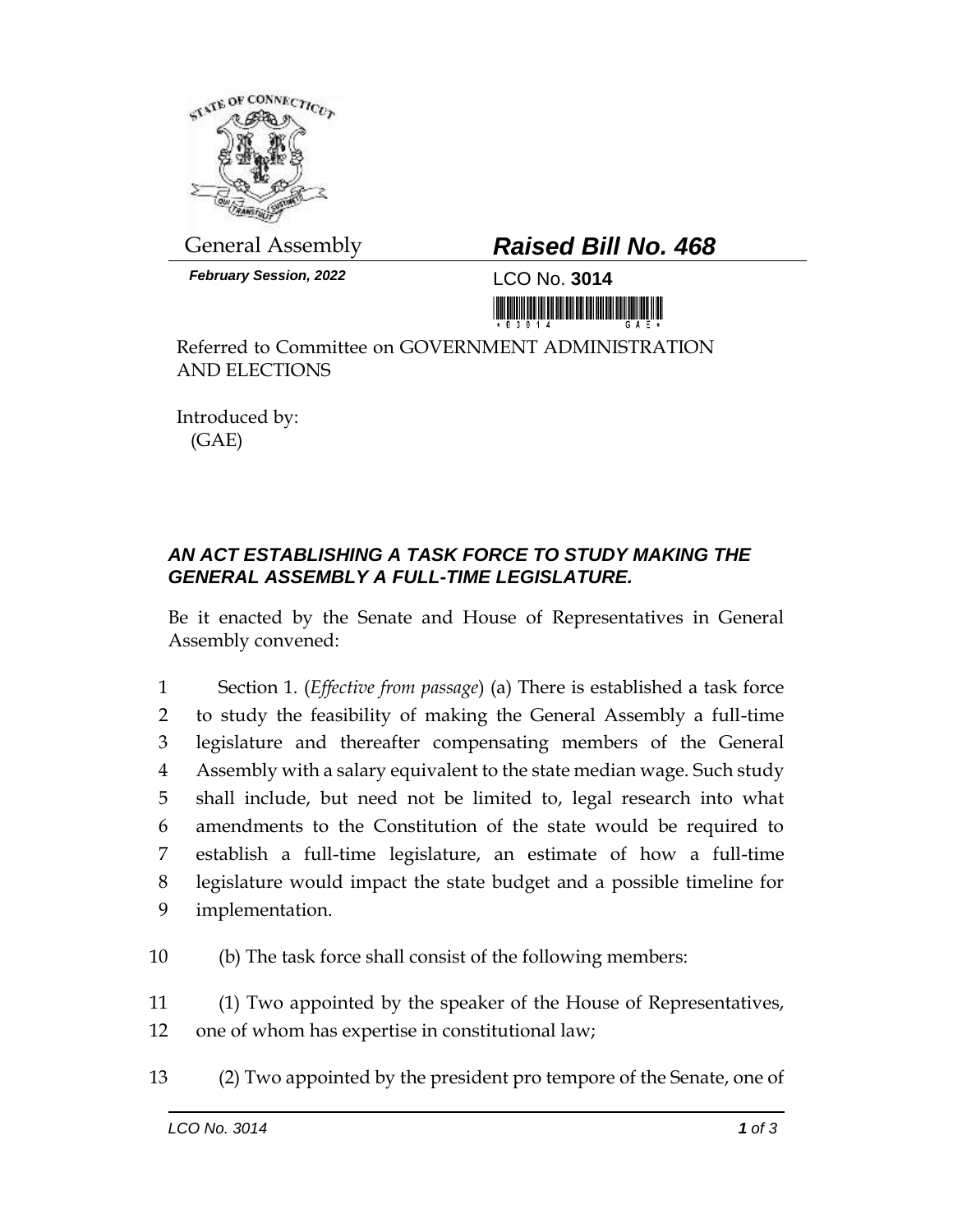whom has expertise in constitutional law;

 (3) Two appointed by the majority leader of the House of Representatives, one of whom has expertise related to the state budget;

 (4) Two appointed by the majority leader of the Senate, one of whom has expertise related to the state budget;

 (5) One appointed by the minority leader of the House of Representatives; and

(6) One appointed by the minority leader of the Senate.

 (c) Any member of the task force appointed under subdivision (1), (2), (3), (4), (5) or (6) of subsection (b) of this section may be a member of the General Assembly.

 (d) All initial appointments to the task force shall be made not later 26 than thirty days after the effective date of this section. Any vacancy shall be filled by the appointing authority.

 (e) The speaker of the House of Representatives and the president pro tempore of the Senate shall select the chairpersons of the task force from among the members of the task force. Such chairpersons shall schedule the first meeting of the task force, which shall be held not later than sixty days after the effective date of this section.

 (f) The administrative staff of the joint standing committee of the General Assembly having cognizance of matters relating to government administration shall serve as administrative staff of the task force. The Office of Legislative Research shall assist the task force in researching full-time legislatures in other states and the Office of Fiscal Analysis shall assist the task force in calculating the increased costs that would be created by making the legislature full time.

 (g) Not later than January 1, 2023, the task force shall submit a report on its findings and recommendations to the joint standing committees of the General Assembly having cognizance of matters relating to